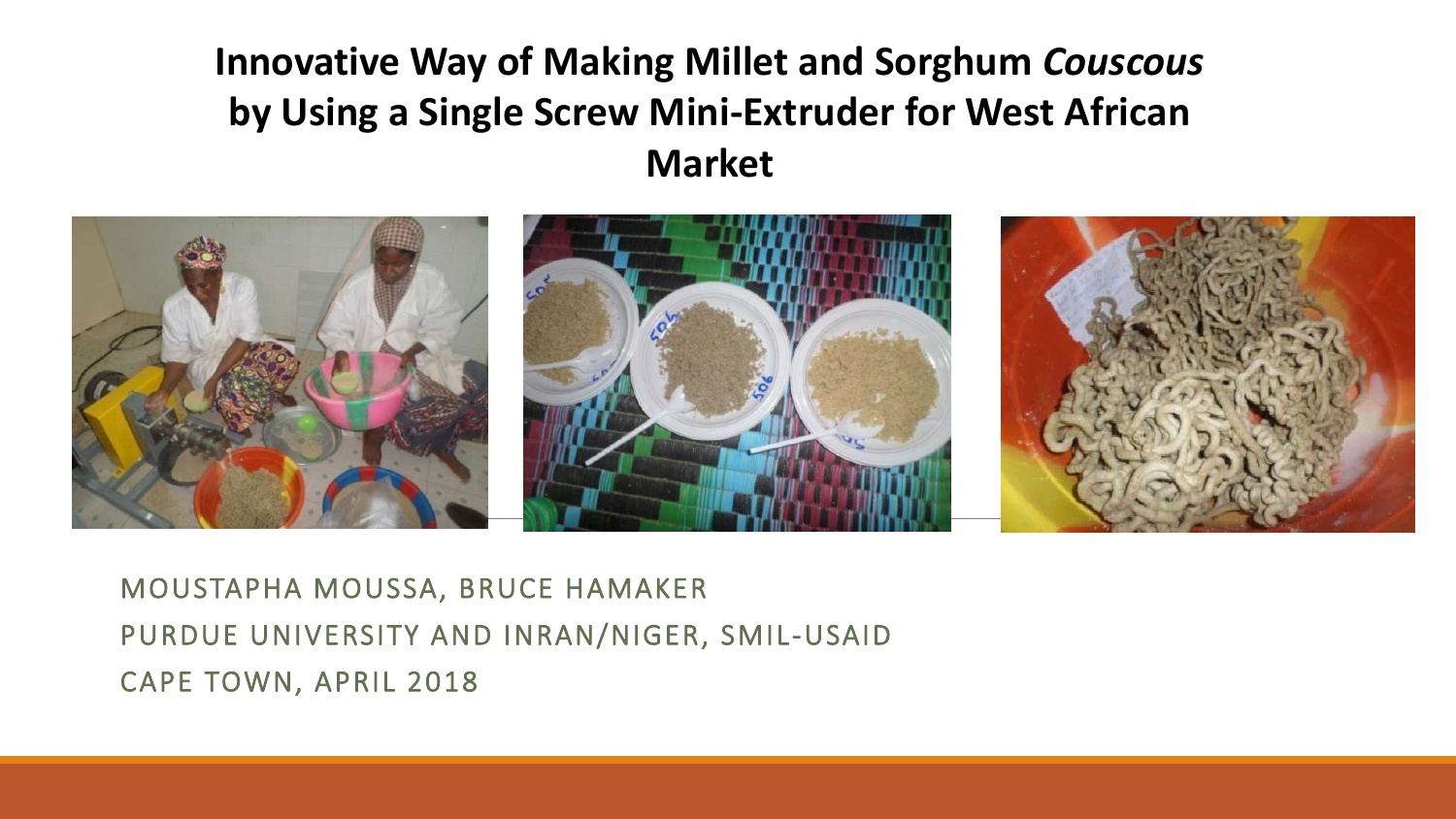

❑Millet and sorghum foods including *couscous*, porridges and beverages are popular products in many African countries

- ❑Couscous is a steamed product made from cereal flours ❑Traditional preparation:
	- ❑Decortication and milling grain into flour (mortar and pestle)
	- ■Mixing flour with water
	- ❑Agglomerating the flour-water mixture into couscous granules by hand rolling
	- ❑Steaming and drying
- Manual intensive and laborious process
	- ❑Low efficiency, generally limited to household use, limited quantity available in marketplace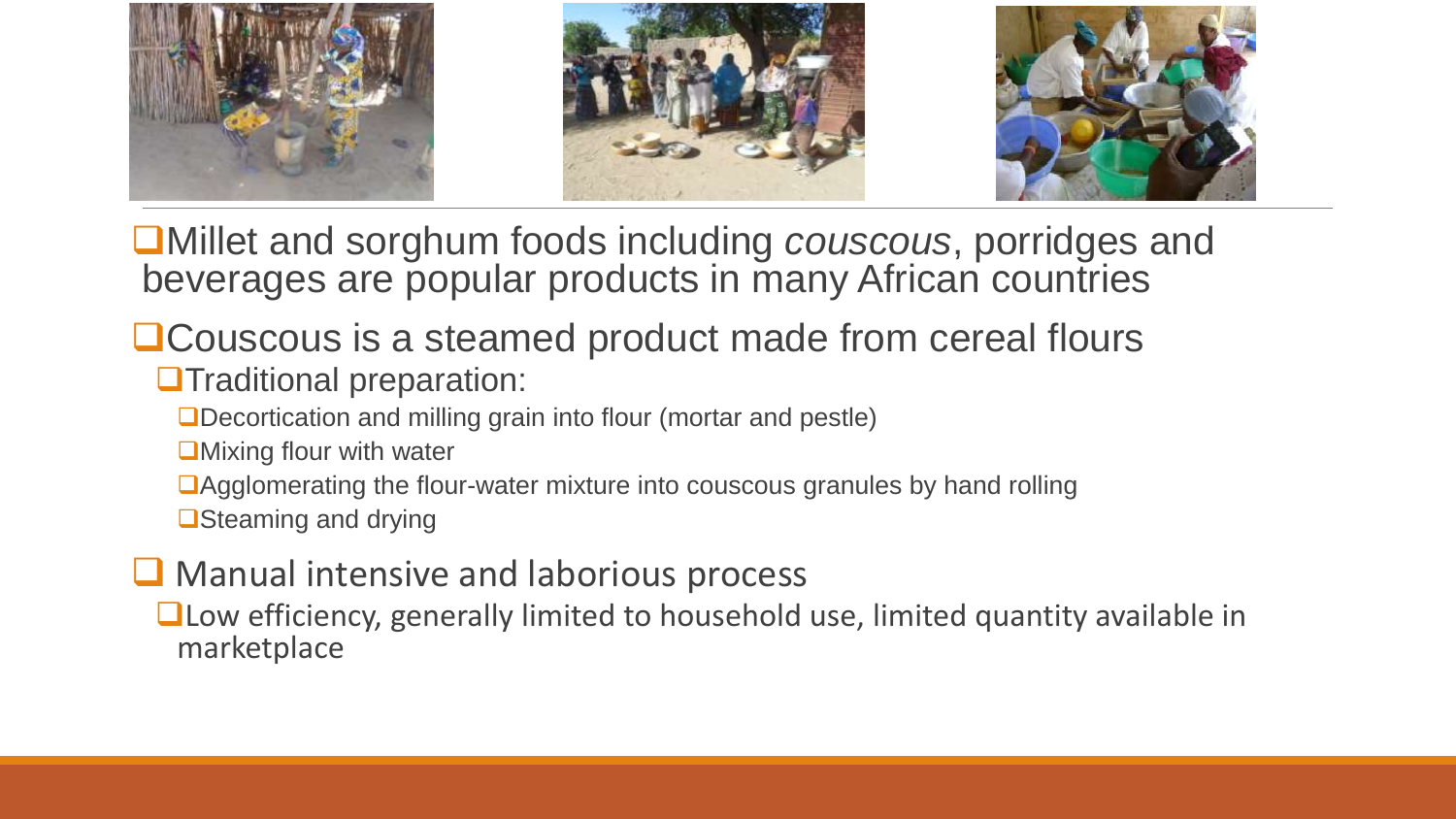❑ In past years, several attempts were made to mechanize flour agglomeration which constitutes the most critical step in sorghum and millet couscous making in West Africa

❑Though, quality consistency, production efficiency and yield are problematic at the commercial level



Moussa, Hamaker, Chen, Campanella ,Int J. of Food Science & Technology, 2011; Aboubacar and Hamaker ,Cereal Chem, 2000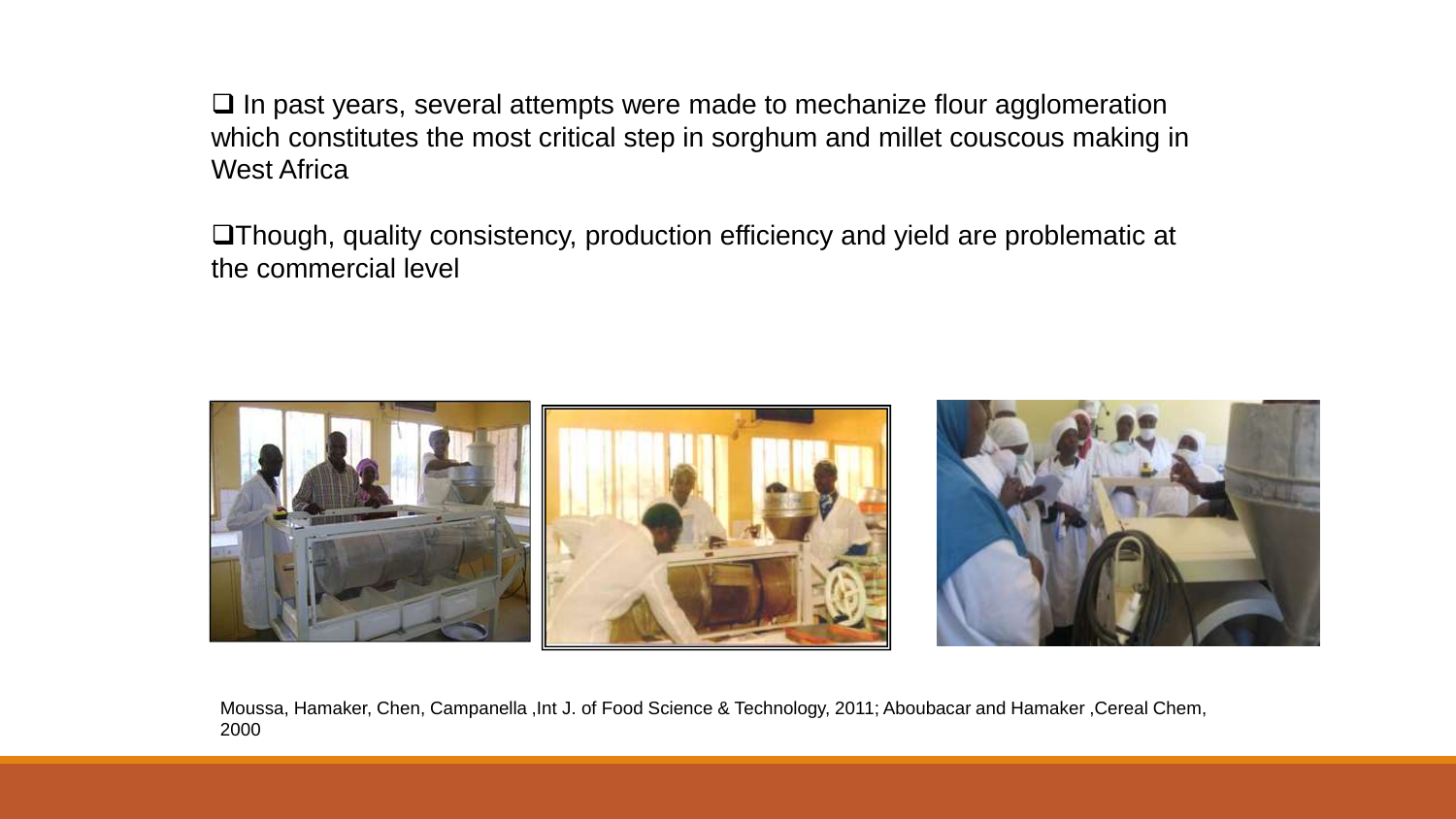❑There exist significant market opportunities for processed sorghum and millet in Niger and West Africa :









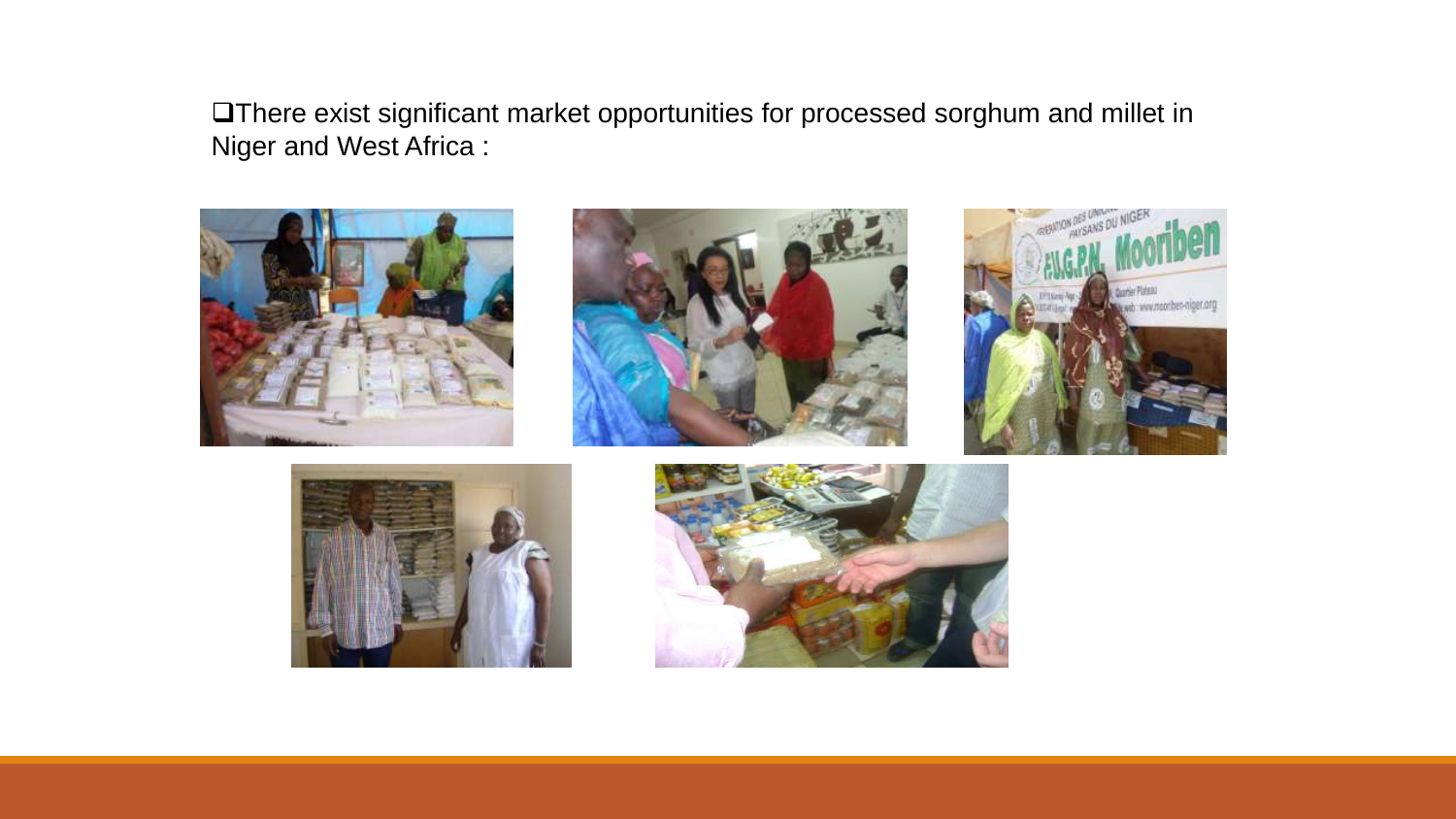❑Extrusion technology allows for high production amount of grain based foods and with high potential to be used as nutrition vehicle.

❑Include instant flours for making agglomerated couscous like products and thin and thick porridges

❑Extrusion technology help improve grain processing capacity/scaling up; helps make uniform desirable products range with improved nutrition; safety and quality and market

Jean Marie Bouvier, Osvaldo H. Campanella, Wiley Blackwell, 2014;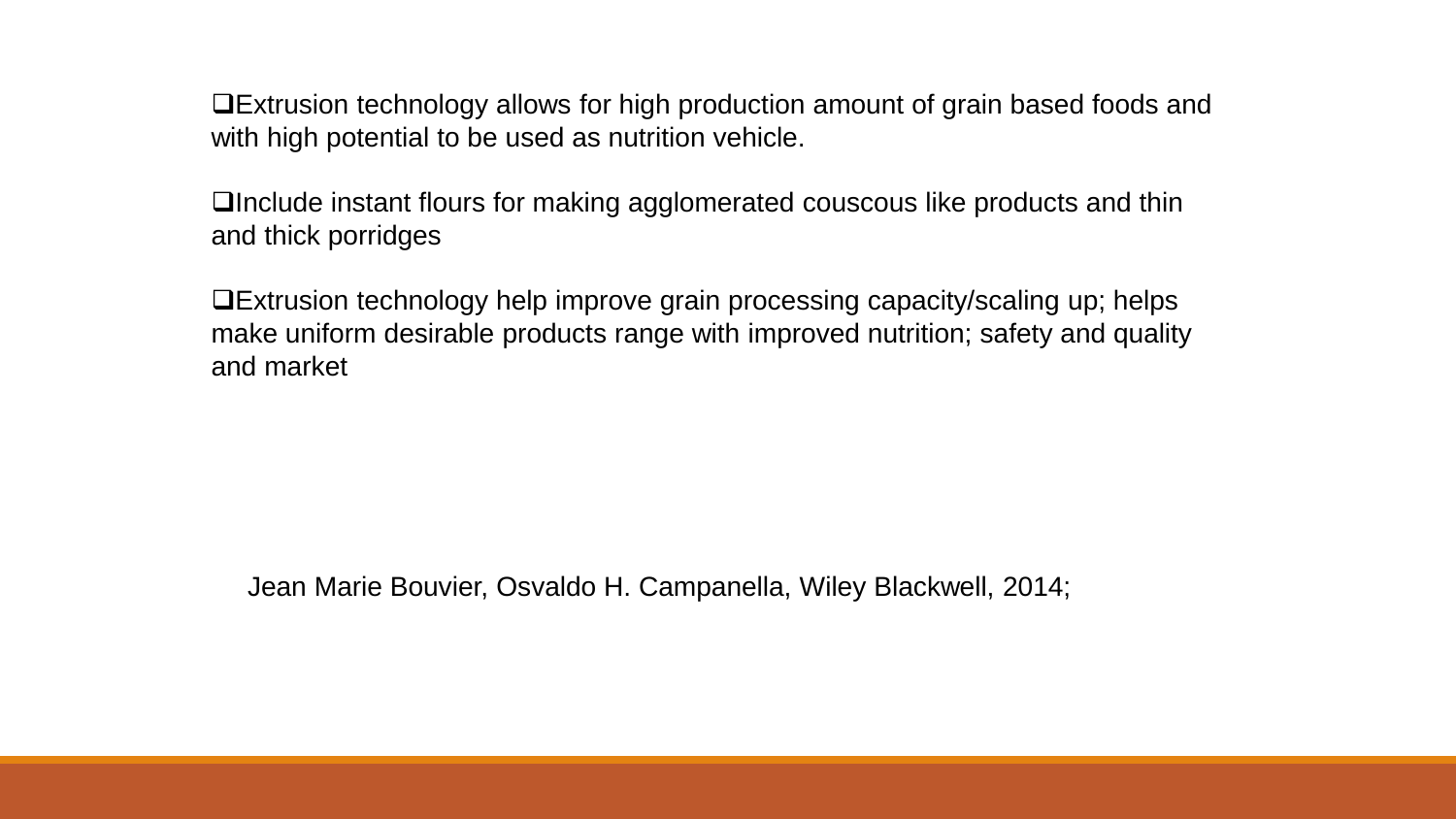Single screw mini-extruder development at Purdue University

## **Motivation** Mission to Mars **PURDUE** NSTA-PRO 6-8 month outbound UNIVERSITY Processing Technologies for Food and Fried 600 days surface stay 6-8 month return Triple F - Model RC 2000 **Cutaway Views of Extruder** Lift cost to Mars:

**Steam locks** 

Die

http://www.nasa.gov/mission\_pages/juno/launch/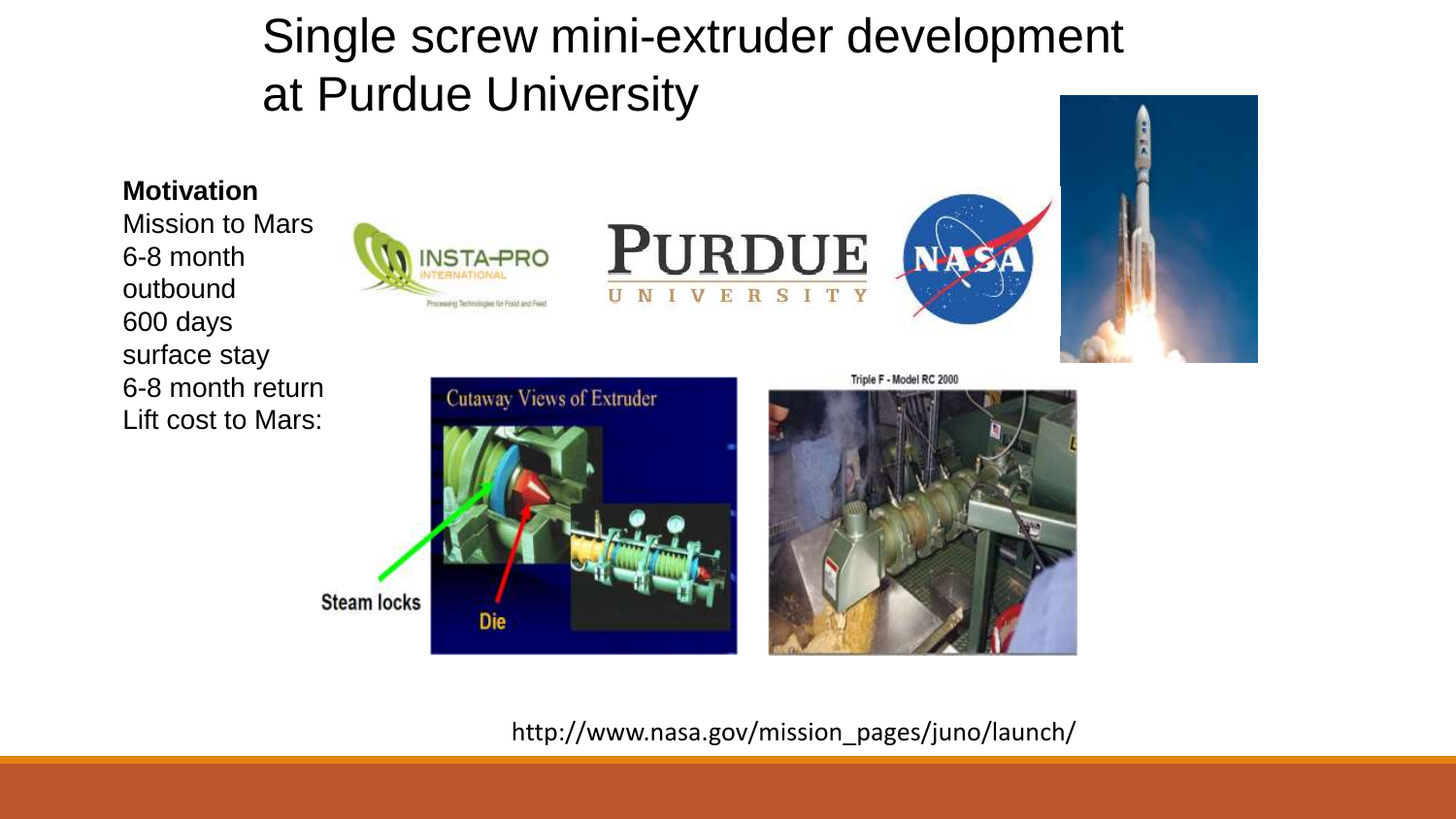❑A low-cost single-screw extruder was installed at INRAN and staff trained

❑In novel work, a high quality couscous product was developed using the extruder whereby production was **increased ten-fold**; and shorten steps of processing millet grains to couscous and related foods and cost reduction over the conventional method

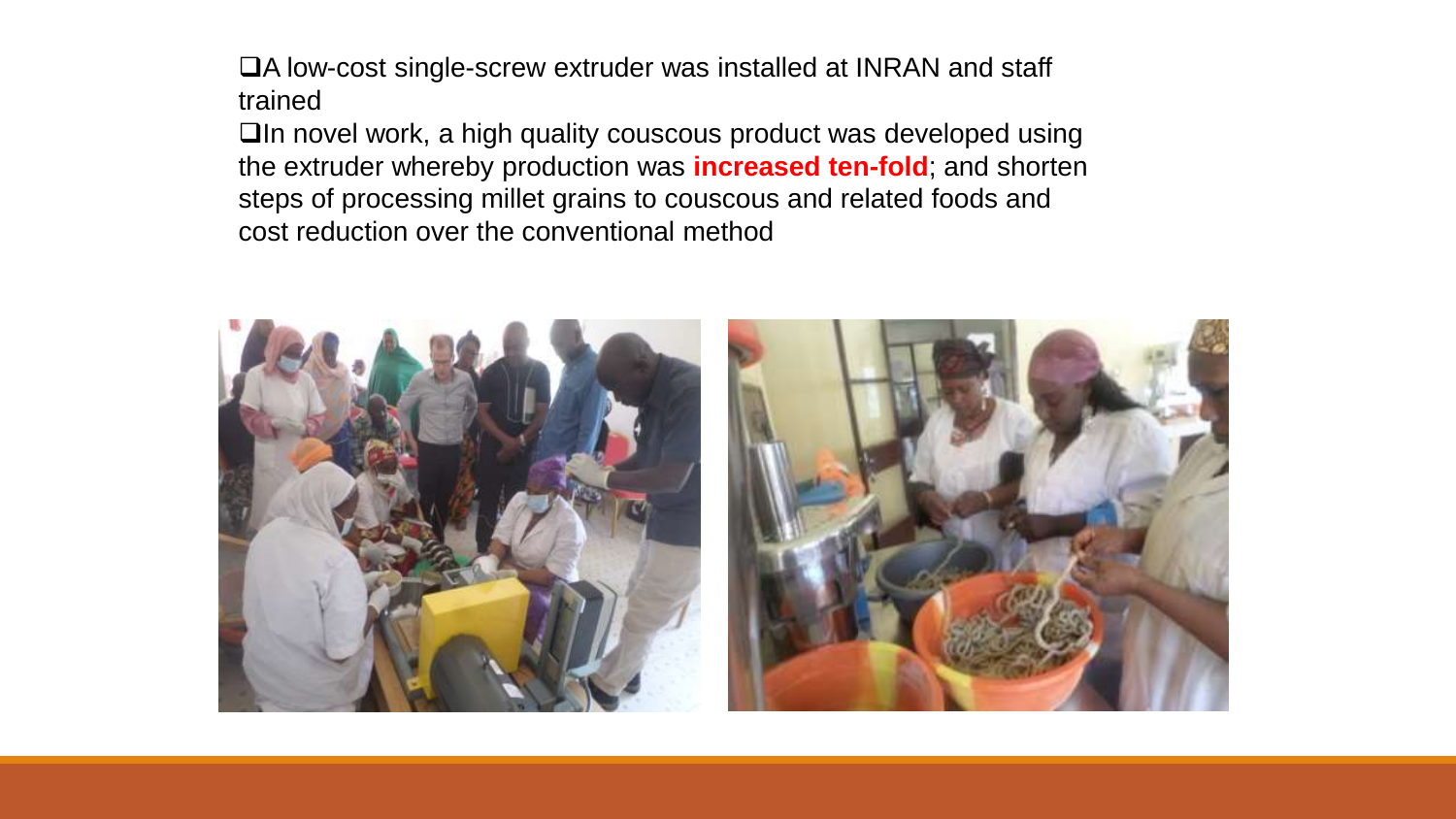## Extrusion Process flow











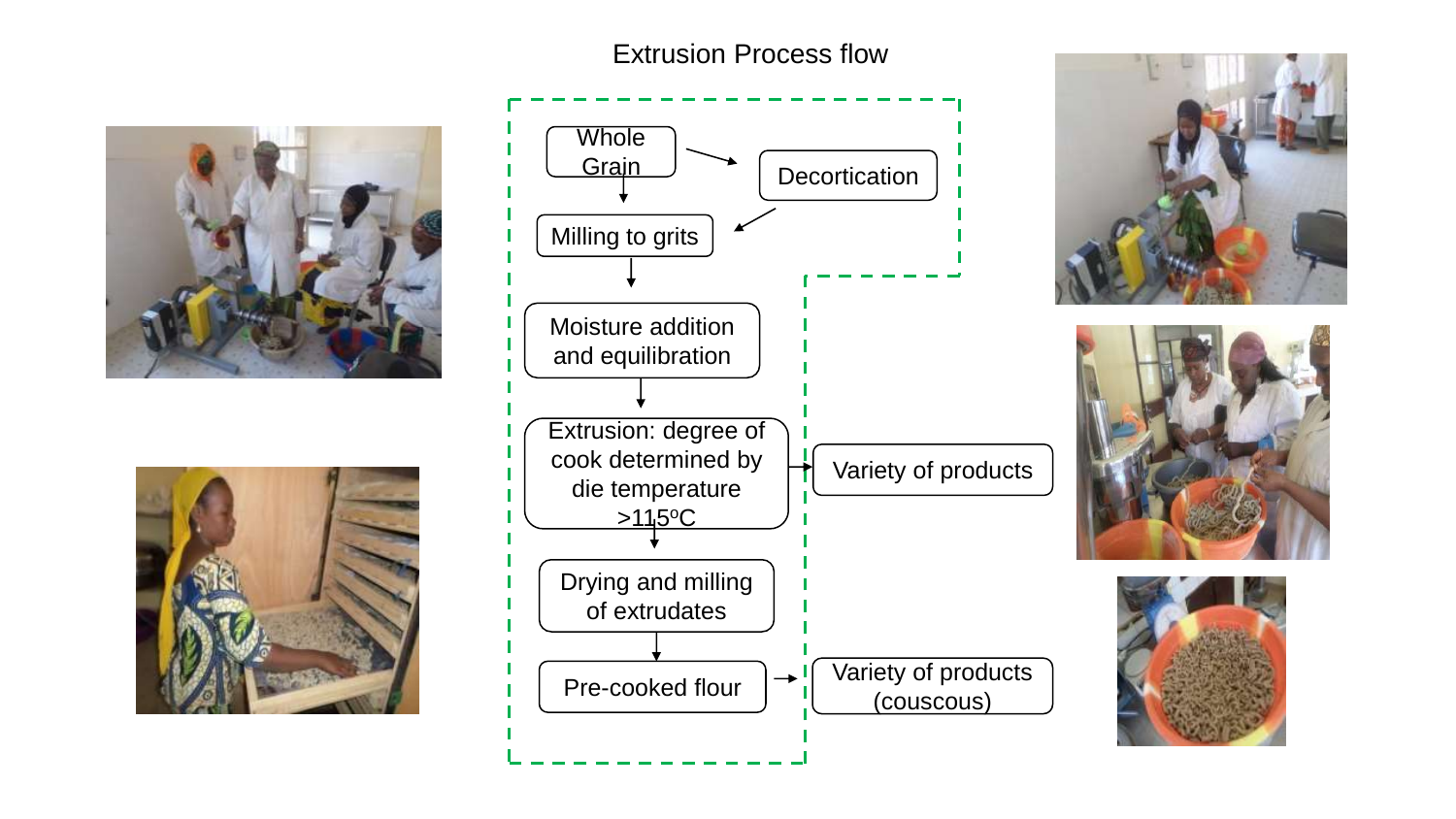## **Overall goal :**

**Expand Market for Sorghum and Millet Grains** to benefit smallholders farmers by Strengthening Entrepreneur Processors with innovative extrusion technology to diversify, scale up and promote nutritionally healthy cereal based foods in Niger and West Africa

# **Specific Objectives:**

❑Develop and optimize processes of making extruded millet products including agglomerated (*couscous*), porridges and fortified and other related nutritious products

❑Test marketing of extruded millet products

❑Promote and facilitate scaling up and uses of the Single Screw Extruder in West Africa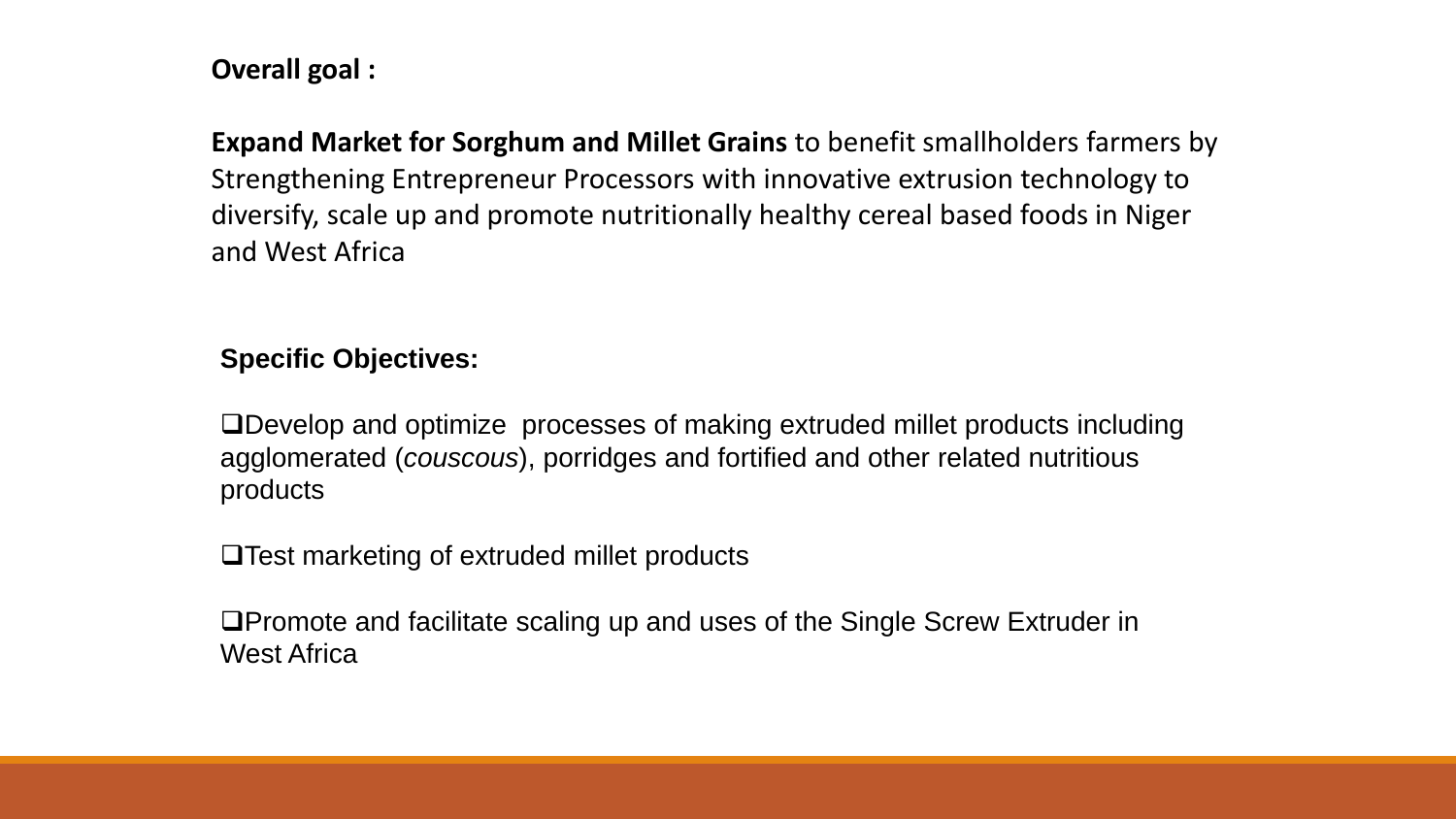# **Millet grain processing capacity of the single screw extruder**

| <b>Millet Varieties</b> | <b>Initial</b><br>Grain<br>(Kg)/Hr | $T(^{\circ}C)$ | Speed(RPM) | <b>Extrusion</b><br><b>Output</b><br>(Kg)/Hr | <b>Product</b><br>Recovery( <sub>0</sub> ) |
|-------------------------|------------------------------------|----------------|------------|----------------------------------------------|--------------------------------------------|
| <b>ICRI TABI</b>        | 36                                 | 130            | 874        | 34.8                                         | 97                                         |
| 9SOSAT                  | 36                                 | 138            | 875        | 33.6                                         | 93                                         |
| 89305                   | 36                                 | 131            | 875        | 31.8                                         | 88                                         |
| 99001                   | 36                                 | 130            | 875        | 31.2                                         | 87                                         |
| <b>PPBSerkin H</b>      | 36                                 | 128            | 872        | 31.2                                         | 87                                         |
| <b>MIL DE SIAKA</b>     | 36                                 | 128            | 875        | 34.8                                         | 97                                         |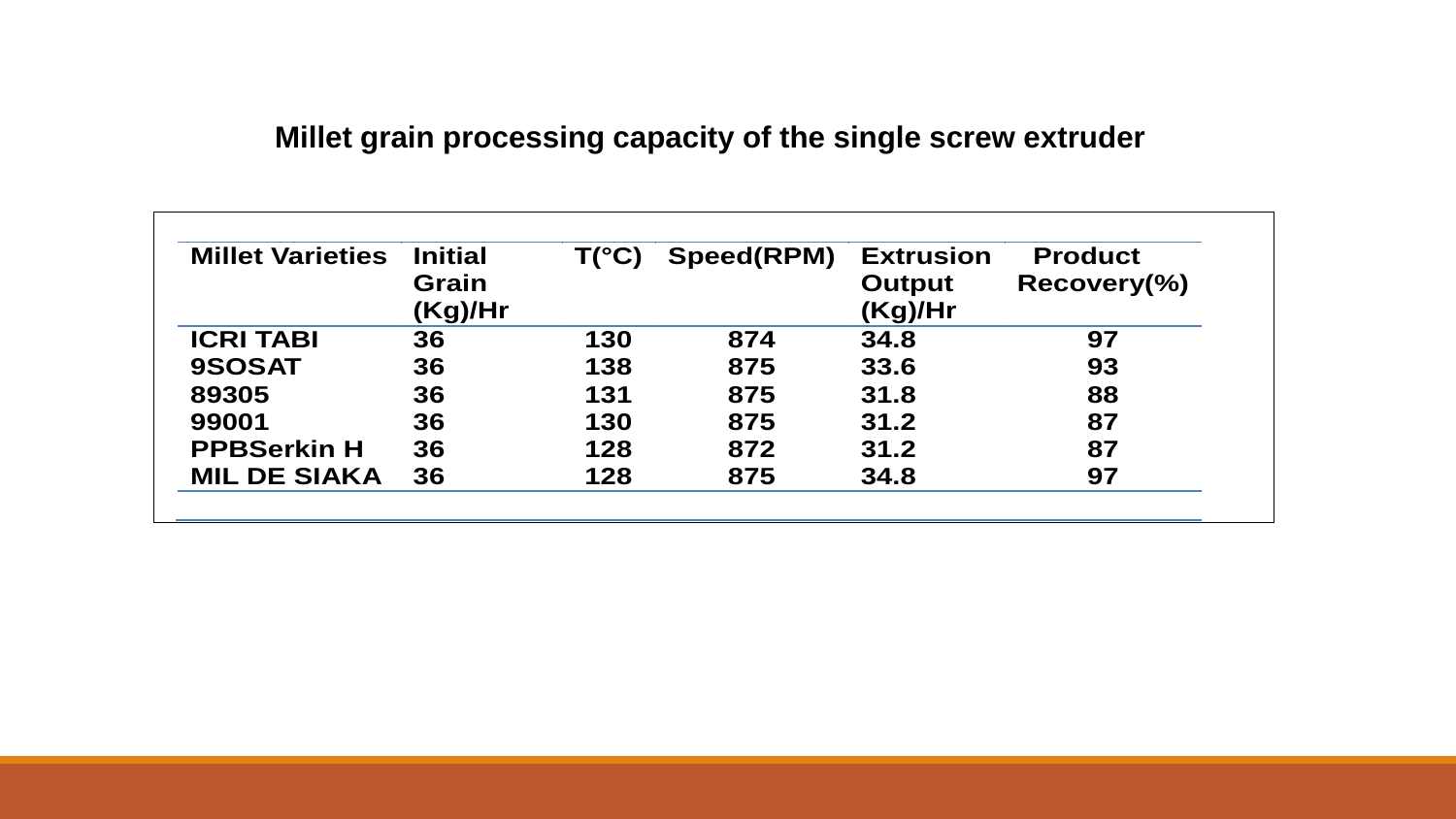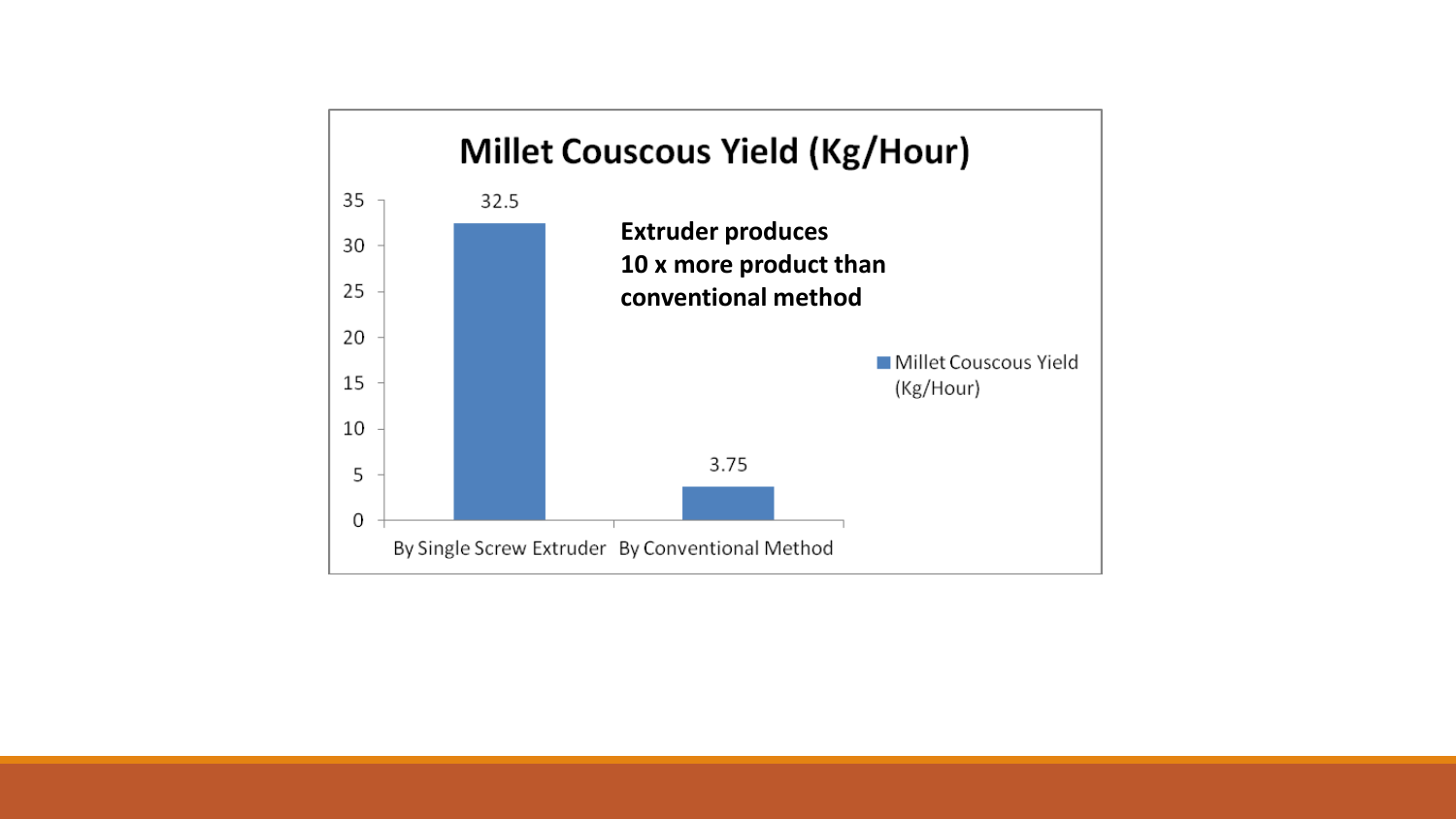#### **Particle distribution of millet couscous samples (%)**

| Couscous Samples       | <u>1.68mm</u>   | lmm                | $0.85$ mm         | $<$ 0.85 $mm$   |
|------------------------|-----------------|--------------------|-------------------|-----------------|
| Control (conventional) | $13.40^{\circ}$ | 64.61 <sup>a</sup> | $16.88^{a}$       | $5.11^{\circ}$  |
| Extruded (94206)       | $39.46^{b}$     | $32.26^{b}$        | $6.55^{\text{a}}$ | $21.73^{\rm a}$ |
| Extruded(Sosat)        | $61.60^{a}$     | $19.13^{\circ}$    | $15.92^{a}$       | $15.43^{ab}$    |
| Extruded(GB)           | $67.36^{a}$     | $21.54^c$          | 2.98 <sup>a</sup> | $7.59^{bc}$     |
| Extruded(Jirani)       | $67.01^{\rm a}$ | $19.61^{\circ}$    | $6.20^{\rm a}$    | $7.18^{bc}$     |
| Extruded(Icri-tabi)    | $33.52^{b}$     | $43.14^{b}$        | $6.90^{\rm a}$    | $16.43^{\circ}$ |
| Extruded(221)          | $39.55^{b}$     | $32.15^{b}$        | $6.56^{\circ}$    | $21.75^{\rm a}$ |

Corresponding mesh size: 1.68mm , 1mm, 0.85mm. Values are means of triplicate determinations. Different superscripts within columns indicate significant differences (P<0.05, Duncan's Multiple Range test).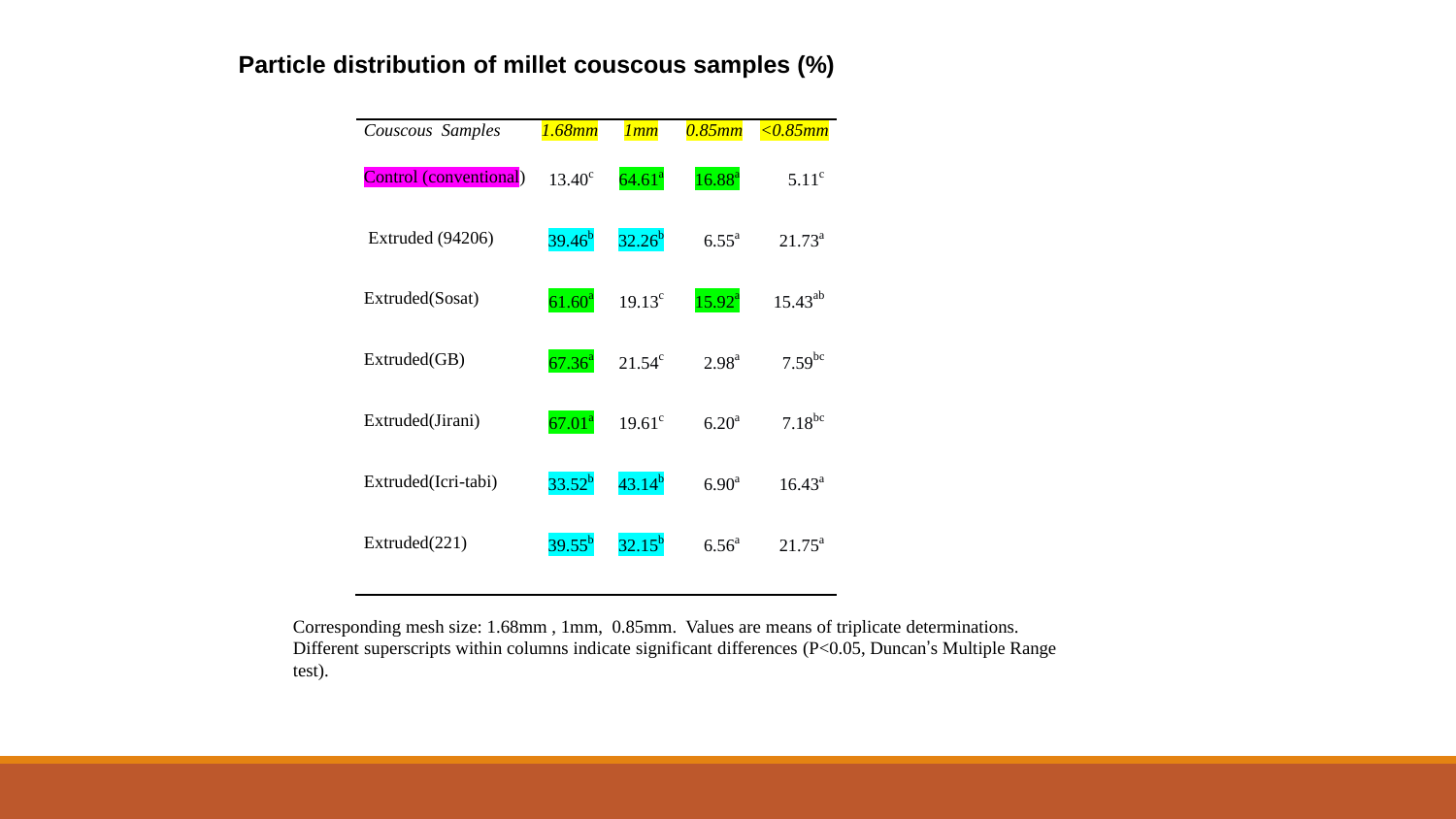#### **Color of millet couscous**



 $l^*=$  black (0) to white (100), a\*=green (-) to red (+), b\*= blue (-) to yellow (+). Values are means of triplicate determinations. Different superscripts within columns indicate significant differences (P<0.05, Duncan's Multiple Range test).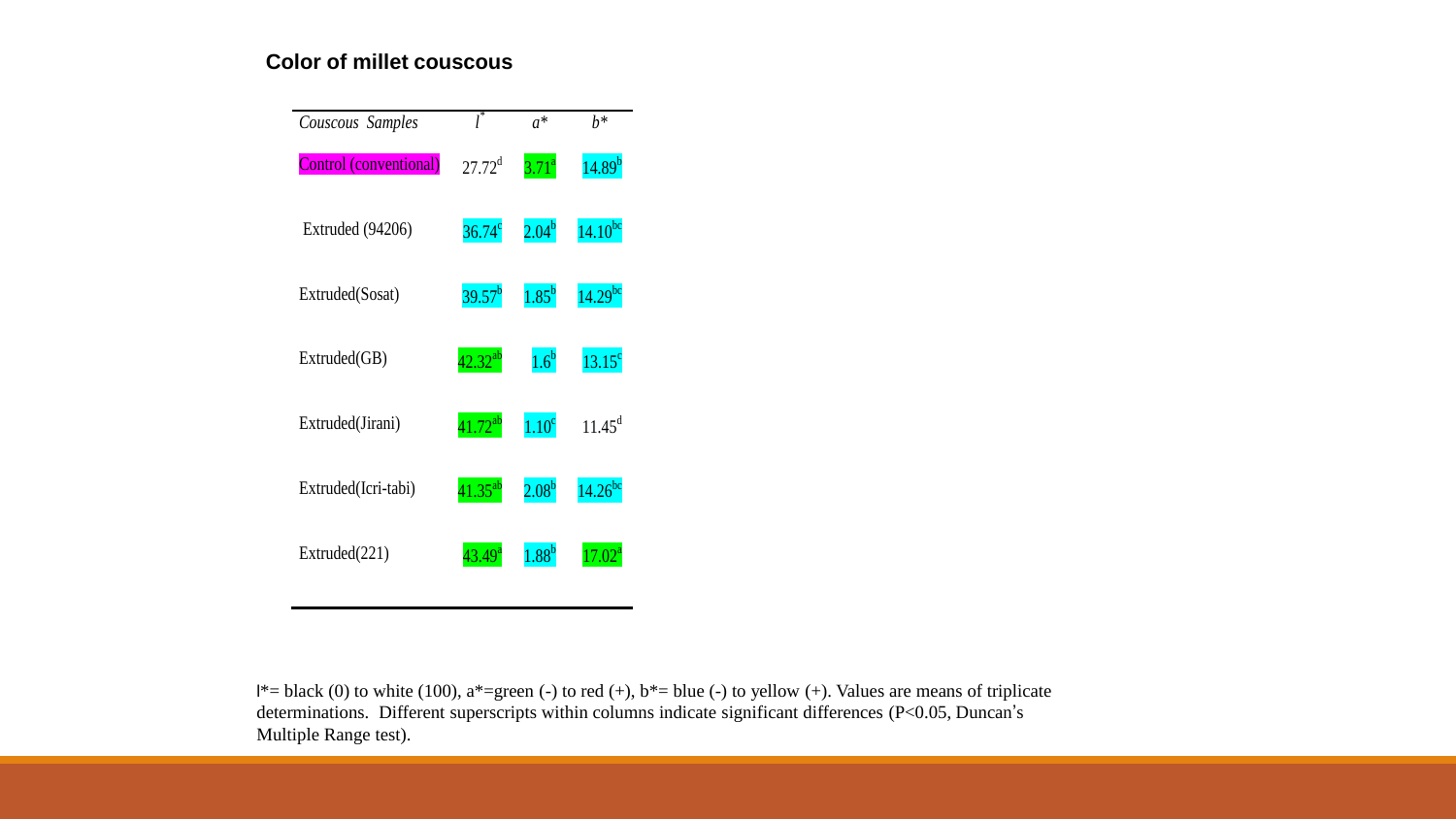

Figure**2**. Two (02) stroke peaks by compression test using TPA representing the Hardness (textural characteristic) of extruded millet couscous (green color) versus conventional one (red color). Values are means of triplicate determinations (P<0.05, Duncan's Multiple Range test). Note: TA. HD plus texture analyser(Stable Micro-System conditions include: 50 kg load cell 75% Strain; test

speed 0.5mm/s; 3.00s and 50g trigger force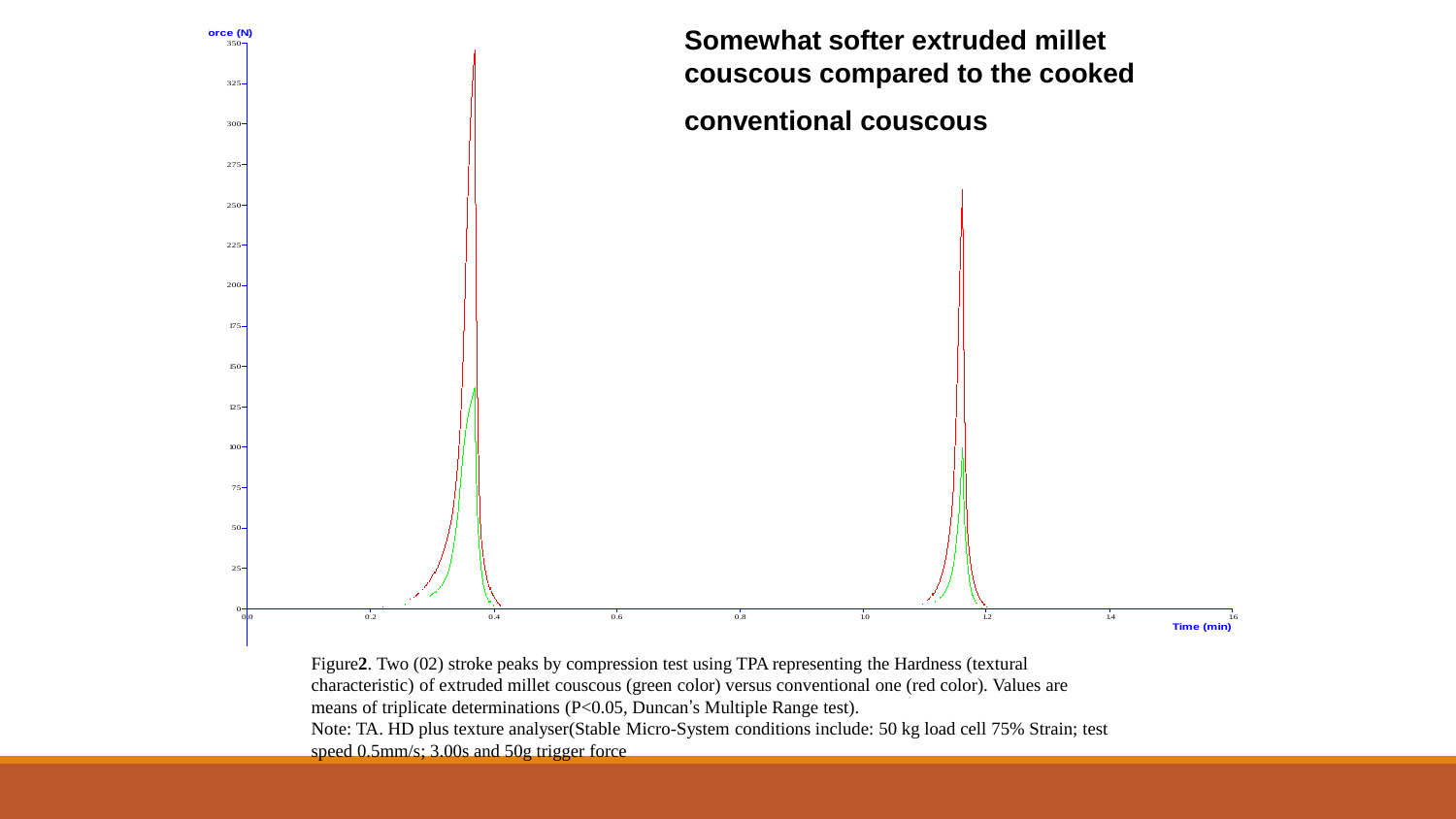#### **Less starch fragmentation makes a smoother texture of extruded couscous**



Size-exclusion chromatography (Normalized RI versus Time) patterns of sample extract. Extruded couscous (orange color) and conventional couscous (blue color).

Note: low peak area for extruded couscous indicates process-induced amylopectin fragmentation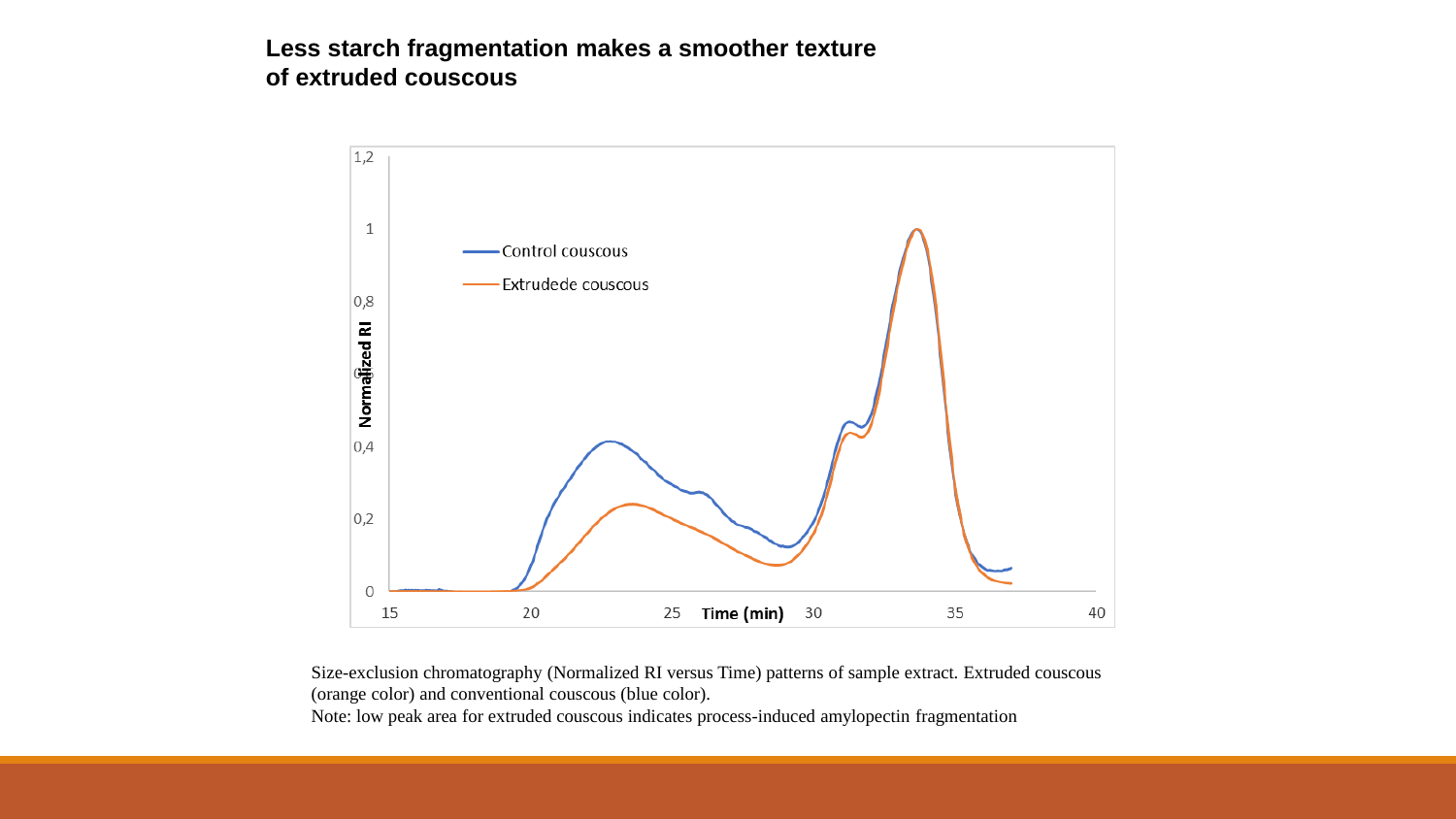## **Decorticated vs whole grain extruded couscous – decorticated is**

**somewhat more preferred**



Box Plot of consumer overall liking/acceptability (taste, color, odor, texture) of extruded millet couscous) made from decorticated and whole millet grains in Niger. Values are means of panelist scores analyzed at (P<0.05) using GenStat statistical method.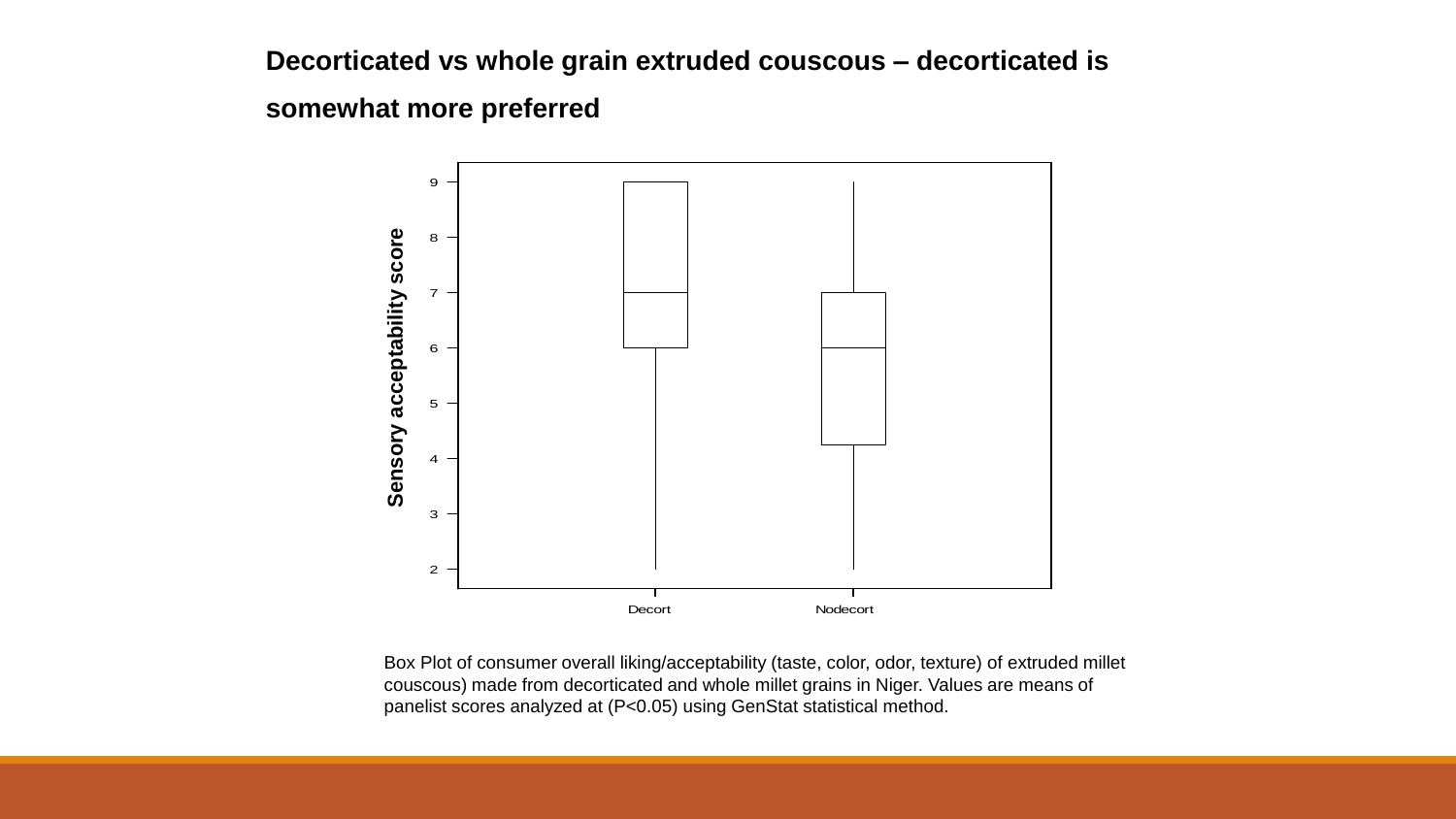#### **Differences between decorticated vs whole grain by varieties – some have equal acceptability**



Values are means of panelist scores analyzed at (P<0.05) using GenStat statistical method.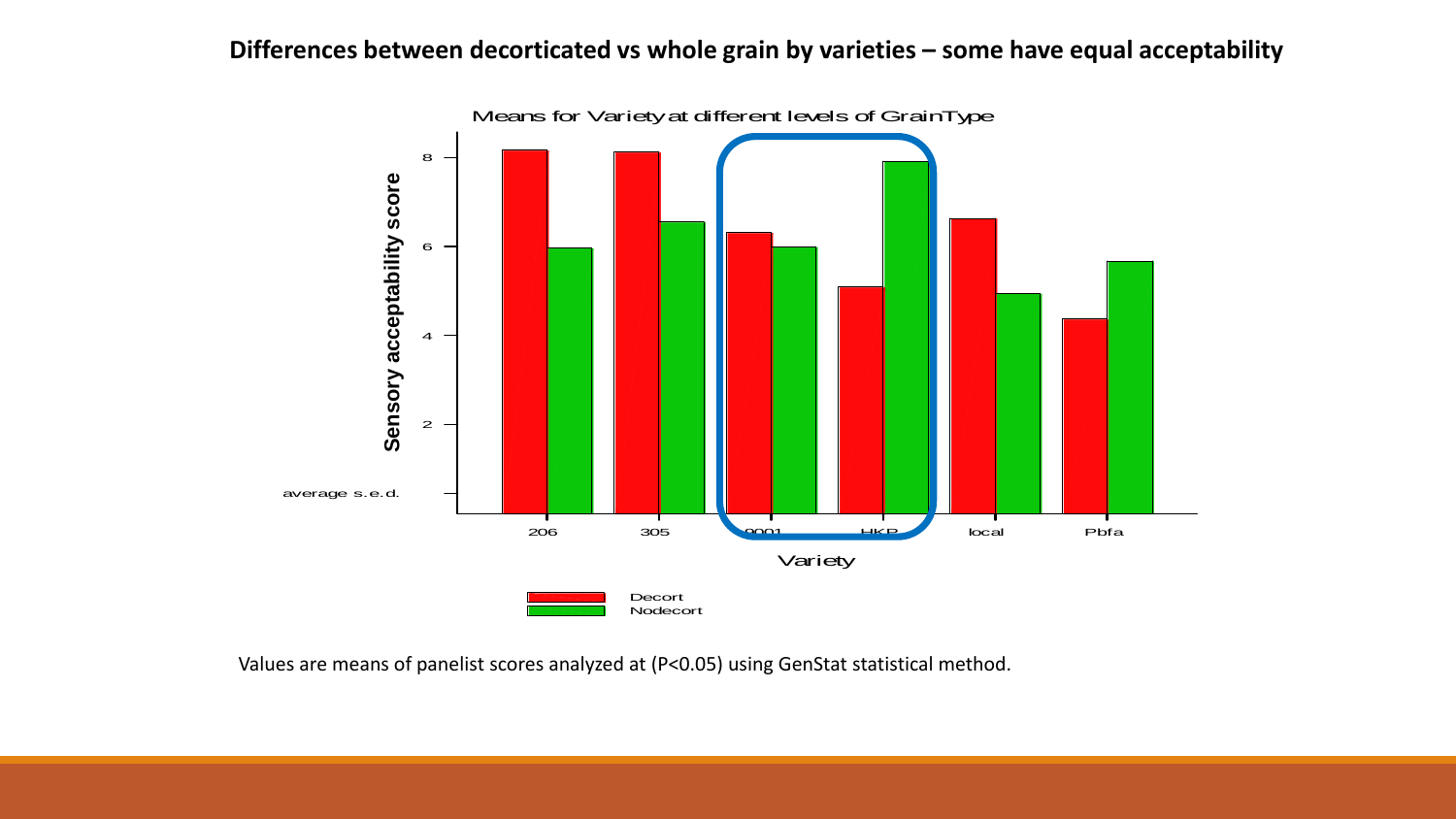#### *Test and evaluate various types of millet foods made using the Single Screw Extruder*

*Consumer overall liking/acceptability (taste, color, odor, texture) of 3 extruded millet foods (couscous, beverage, and thick porridge) made from millet grains SAMPLES grown and tested in Falwel, Tera and Maradi.* 



Values are means of panelist scores analyzed at (P<0.05) using GenStat statistical method.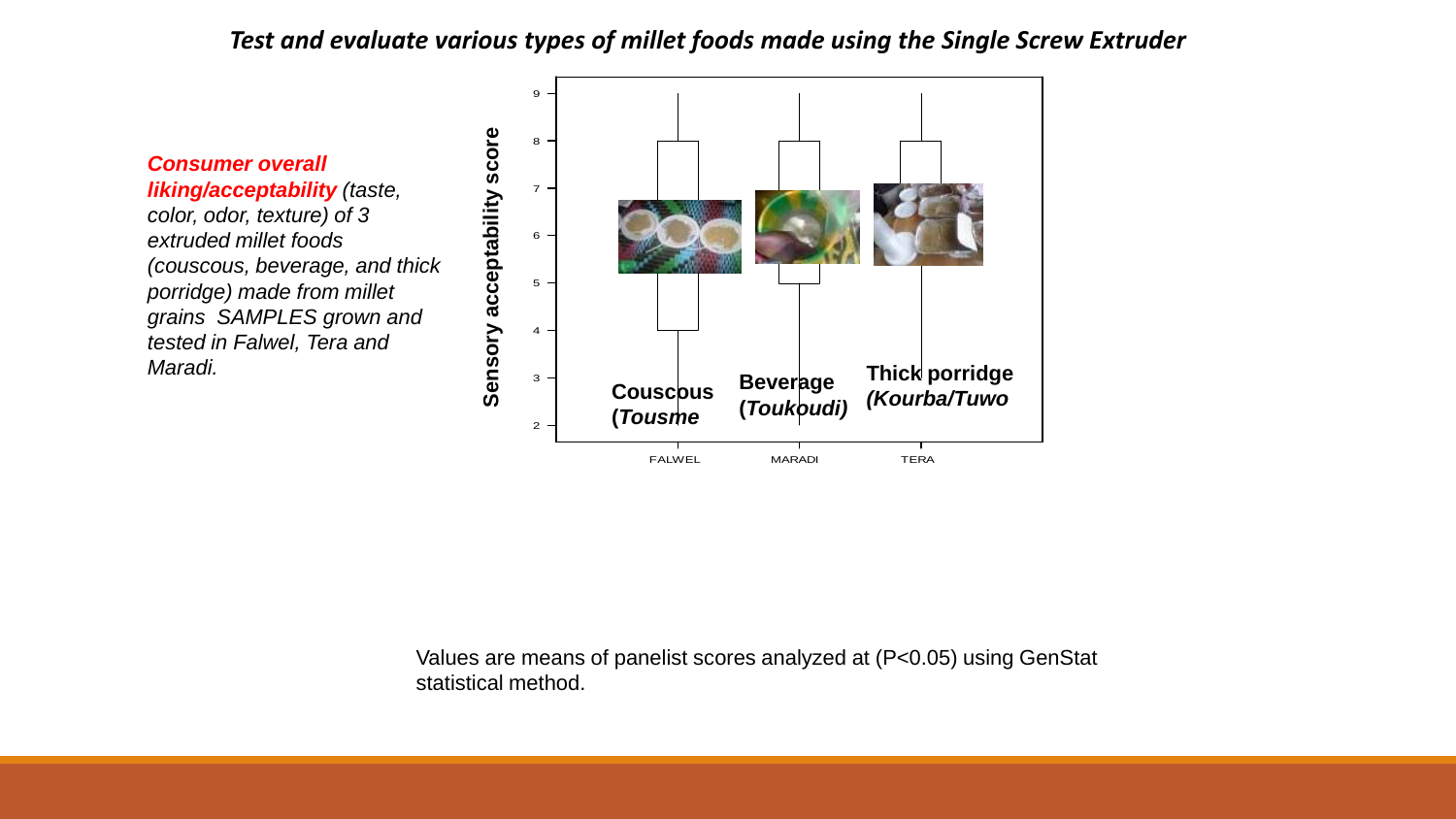# **Conclusions**

❑Using a small-scale single screw extruder technology, production of highly acceptable couscous was 10 times higher than that made manually

❑ This study reveals the potential of developing and diversifying millet foods using the extrusion technology

■ The single screw extruder is an effective means of diversifying uses of millet grains and boosting performance level of processed millet foods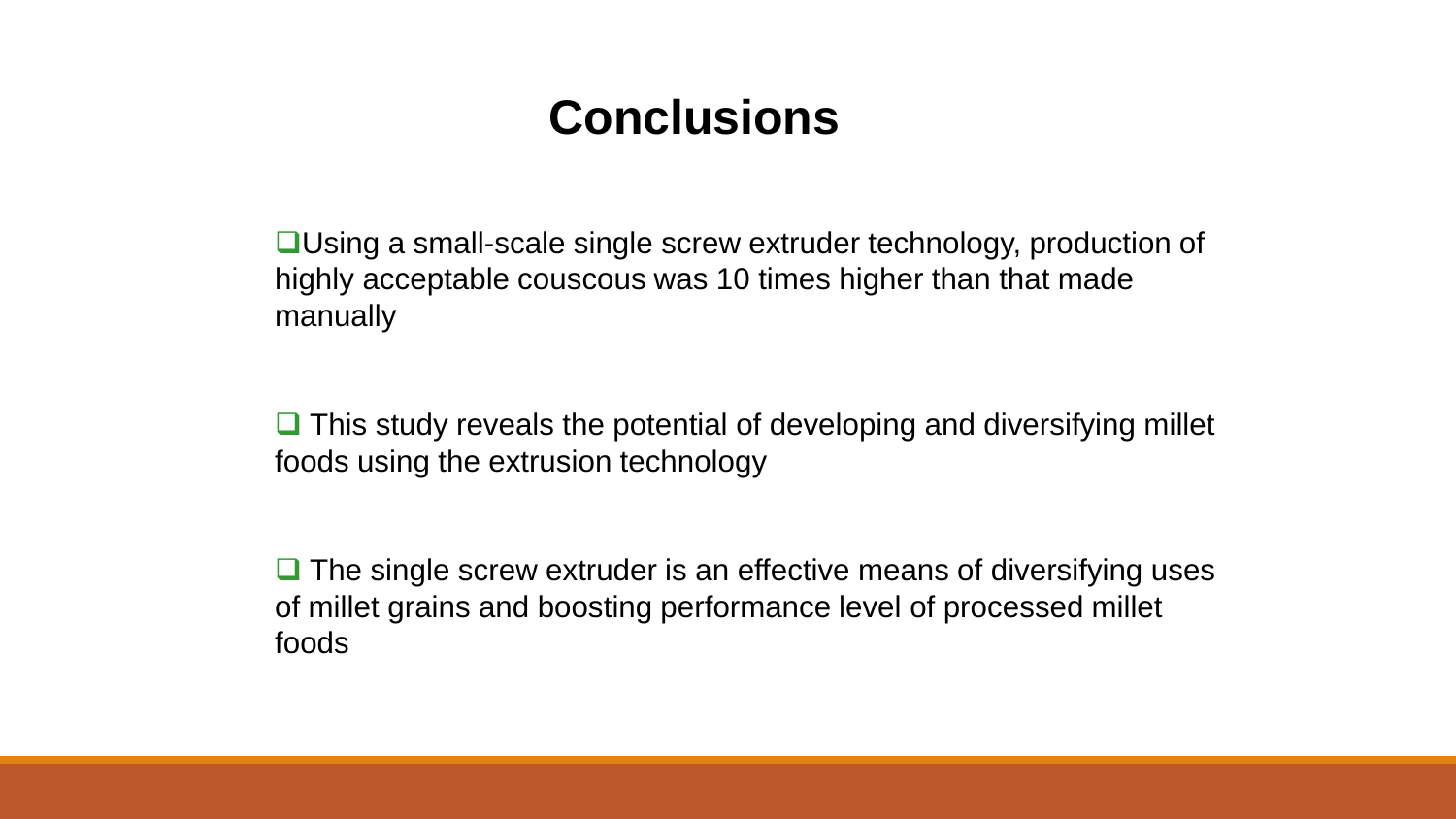# **Ongoing Work**

1-Market study to learn about market potential of extruded foods in Niger





2- Fortification by co-extrusion using natural fortificants